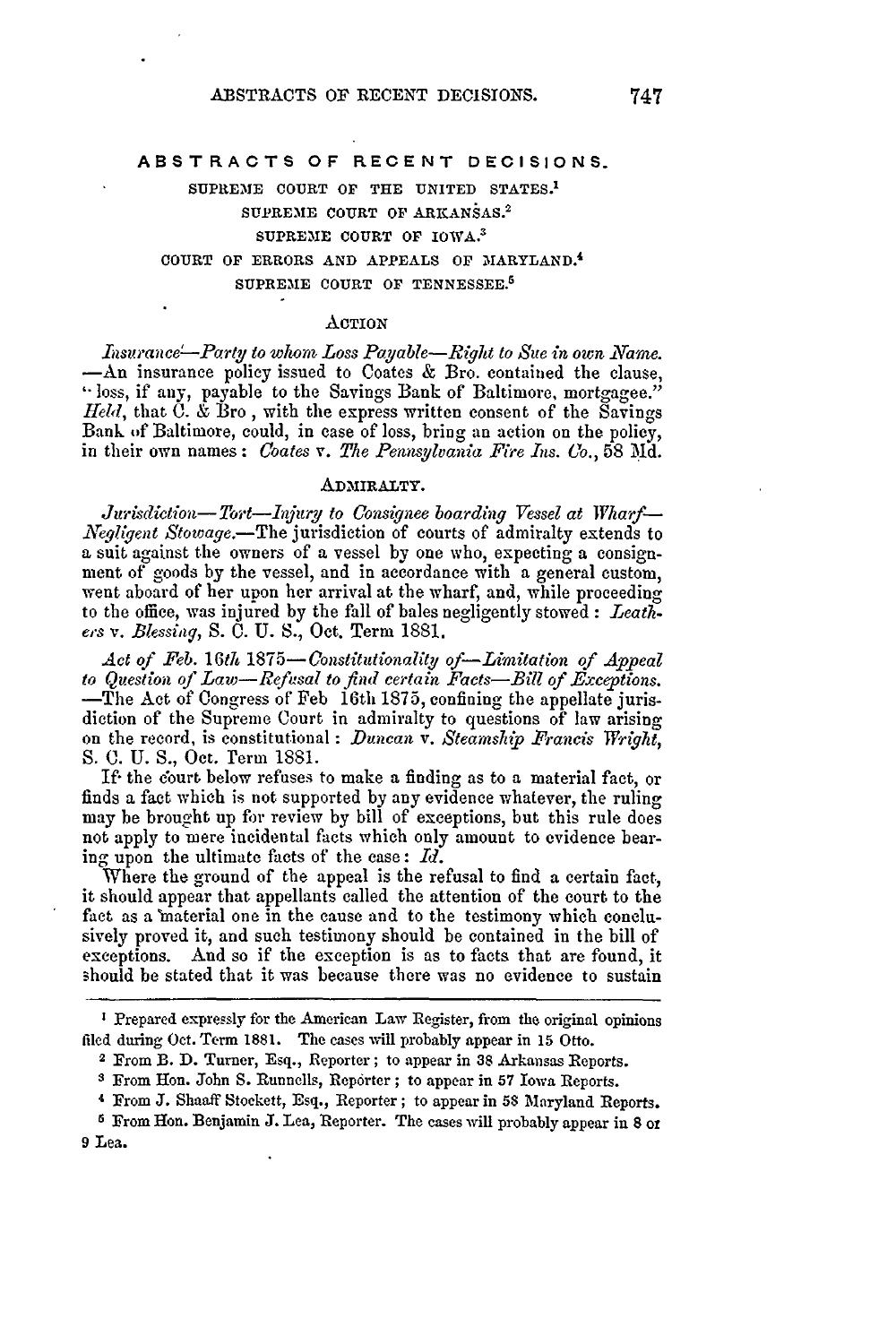them, and then so much of the testimony as is necessary to estaolish this ground of complaint should be incorporated in the bill of exceptions : *Id.*

### AGENT. See *Bills and Notes.*

#### BANKRUPTCY. See *Debtor anq Creditor.*

## BILL **OP** ExCEPTIONS. See *Admiralty.*

*Statement of Charge.*-The bill of exceptions should not set forth the charge of the court in full. Only such parts should be given as will point the exceptions ; all else is unnecessary and produces only inconvenience. The judges of the court below should withhold their signatures to the bill until it is freed from all matter not essential to explain and point the exceptions: *United States v. Rindskopf, S.* **0. U.** S., Oct. Term 1881.

## BILLS **AND NOTES.**

*Signing-Fraud-Negligence-Agent.*-What constitutes reasonable care and diligence in the execution of an instrument is ordinarily a question of fact for the jury. Where a party trusts to the agent of the payee to read a note correctly, without calling upon a member of his family to read it for him before signing, it is not, as a matter of law, negligence : *Hopkins v. Hawkeye Ins.* Co., 57 Iowa.

The fraudulent acts of an agent, committed in the direct line of his employment, will render the principal liable : *Id.*

It is competent to show by parol, that because of the fraud of a party to an instrument, it does not express the real agreement: *Id.*

Want of Consideration-Evidence.- As between the immediate parties to a negotiable promissory note, while the note itself is *prima facie* evidence of the consideration, the question of consideration is always open; and it is competent to the defendant to show, by parol, that there was no sufficient consideration, or that the consideration had failed, or that the paper had been given for accommodation merely: *Ingersoll v. .Martin,* 58 Md. **!-**

### **CHARITY.**

*Uncertain designation of Beneficiaries-Next of Kin.-The* residuary clause of a will, provided as follows: " Whatever balance, if any, shall remain after payment of my debts and all necessary expenses, I direct my executor to divide proportionally between benevolent associations of this city, for the benefit of white and colored children." On a bill filed by the executor to obtain a judicial construction of said clause, it was *held* : 1st. That said clause was void; first, because the benevolent associations to which the testator referred, were not named or designated in the will ; and second, because the beneficiaries for whose use the gift was intended, were undefined and uncertain. 2d. That the next of kin of the testator were entitled to the fund : The Henry Watson Children's *Aid Society'v. Johnston,* 58 Md.

## COMMON **CARRIER.**

*Railroad-Liability for Baggage- Check to Point beyond its own Line.*--A carrier contracting, without any limitation of responsibility, to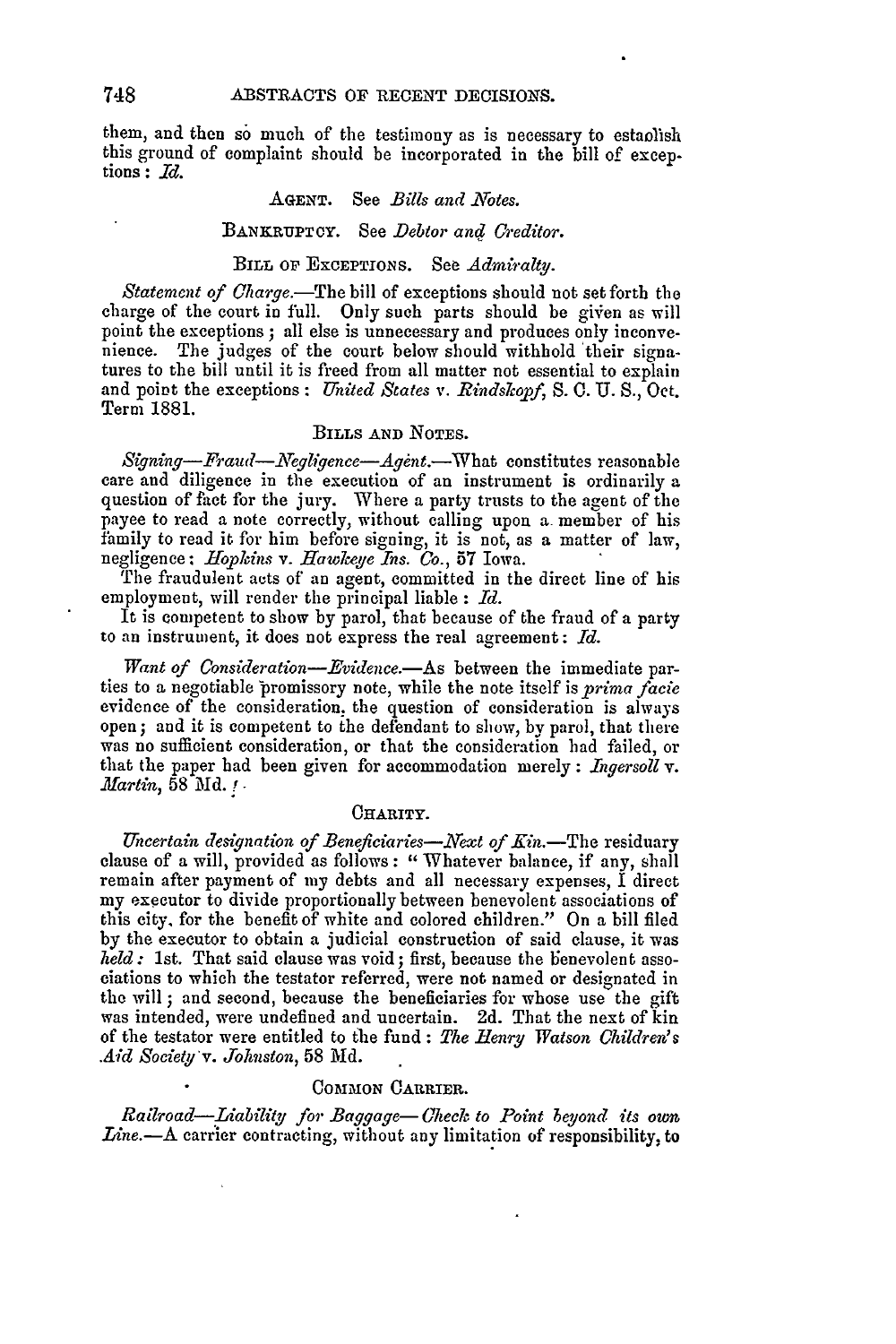carry the baggage of a passenger, and giving a check therefor, to a given point beyond the terminus of the carrier's line, becomes liable for the carriage of such baggage to the point to which it is checked, notwithstanding that its owner may purchase and travel upon a coupon ticket: *Louisville and Nashville Railroad Co. v. Weaver,* 8 or 9 Lea.

Plaintiff bought tickets from the defendant railroad for transportation for herself and family from Memphis to San Francisco, each ticket having separate- coupons for each carrier over whose road the route lay. Defendant gave plaintiff a check for the carriage of her baggage to Omaha, a point beyond its own line. The baggage was lost before reaching Omaha, but after leaving defendant's line. *Held,* that defendant was liable for the loss : *Id.*

# CONSTITUTIONAL LAW. See *Admiralty.*

#### CONTRACT.

*Gonsideration-Release- Subsequent Promise.-If* a debtor by paying part of his admitted debt, obtains from his creditor an agreement to release the residue, such an agreement is *nudum. pactum,* and therefore inoperative. But a release under seal imports consideration, and such a release is a sufficient discharge without anything more: *Ingersoll v. Martin,* 58 Md.

**A** promise to pay a debt, after it has been voluntarily released by the creditor, is not supported by a sufficient legal consideration to make it binding: *Id.*

Charge *for use of Railroad-* Use *of Road while refusing to pay Pice -Quatura Valebant.-A.,* who was the proprietor of a railroad, informed B., who **had** been previously using it, that for all cars subsequently shipped over it, he would charge \$2 each; B. immediately replied that he would not pay that amount, and continued to use the road. Upon bill filed by **A.,** seeking to collect from B. \$2 for each car, ir was *held,* that he could only recover the reasonable value of the use of the road: *Curtis v. Giers,* 8 or 9 Lea..

#### CORPORATION.

*Assets a Trust Fund for Creditors-Purchase by Director.-The* assets of an incorporated company are a trust fund for the payment of its debts, and may be followed into the hands of any person acquiring them with notice of the trust. **A** director of the company is conclusively presumed to know its pecuniary condition, and his purchase of the assets will not be *bona fide,* and without notice of the trust : *Jones v. Ark. Mech. and Agl. Co.,* **38** Ark.

The purchase of the assets of an incorporated company by a director of the company, is not void, but only voidable at the instance of a party in interest : **Id.**

COST. See *Trustee.*

### DAMAGES. See *Equity.*

## DEBTOR AND CREDITOR. See *Partnership.*

*Fraudulent Conveyances, when imP eachable by Subsequent Creditors.* **-A** voluntary conveyance may be impeached by a subsequent creditor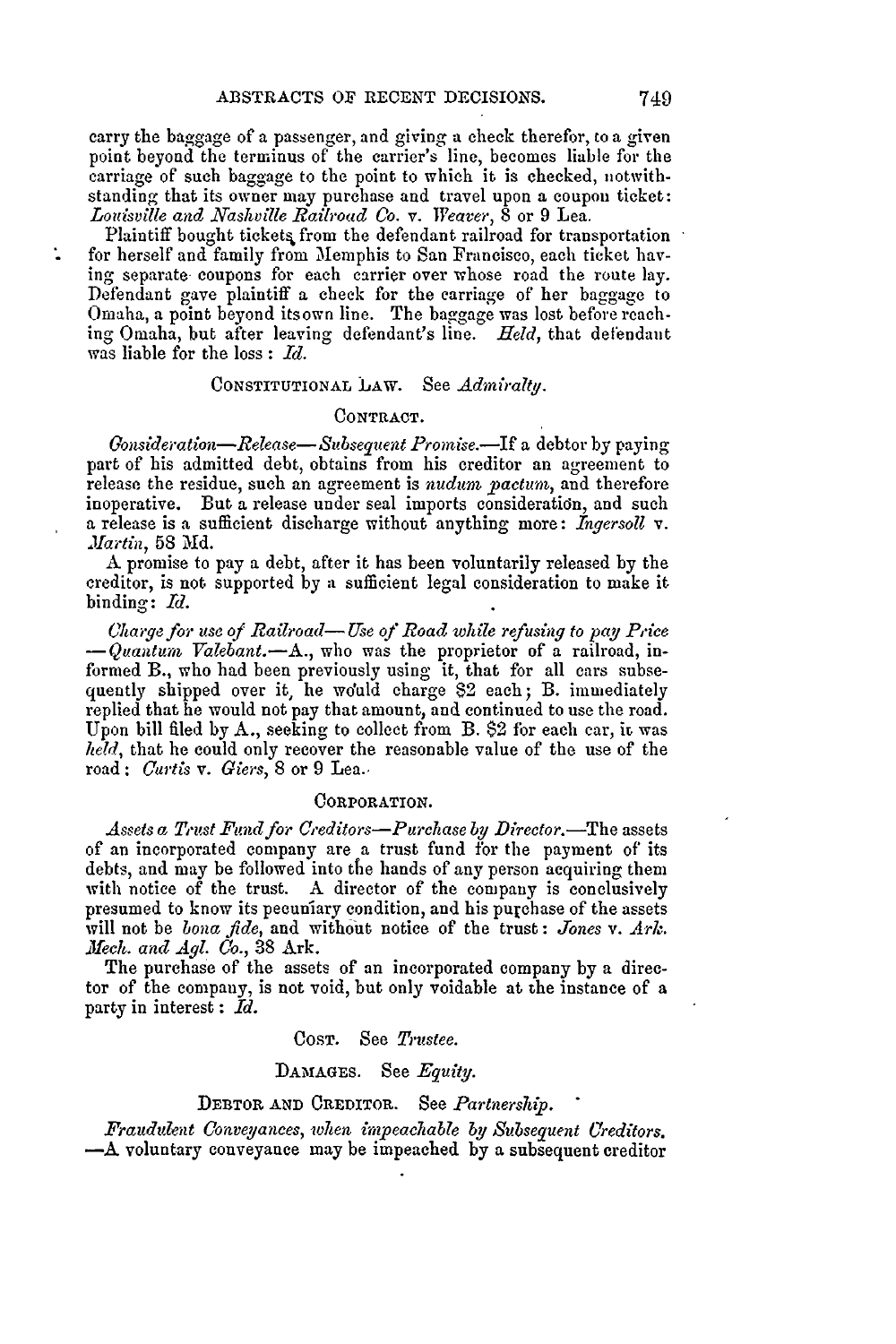on the ground that it was made in fraud of existing creditors; but. to do so, he must show either that actual fraud was intended, or that there were debts still unpaid which the grantor owed at the time of making it: *Toney v. McGehee,* 38 Ark.

Fraud will not be inferred from an act which does not necessarily import it. It is never presumed, and circumstances of mere suspicion, leading to no certain results, are not sufficient proof of it: *Id.*

*Fraudulent Conveyance-Intent to avoid Claim for Tort.*-To render a conveyance invalid, as between a fraudulent grantor and his grantee, it is not necessary that the fraudulent intent, or knowledge, should be traced to the grantee: *Weir v. Day.* 57 Iowa.

**<sup>A</sup>**person having a claim for a tort is a creditor, and where the con- veyance was made with the intent in part to evade fines and judgments which might be obtained for torts, it renders the conveyance wholly fraudulent: *d.*

*.Mortgage to Creditor to Defraud other £'edtors.-A* mortgage executed by an insolvent mortgagor and covering his entire estate, to a creditor who knows of his insolvency and who for the purpose of giving him a fictitious credit, conceals the mortgage and withholds it from the record and represents the mortgagor as having a large estate and unlimited credit, by which means the latter is enabled to contract other debts which he cannot pay. is void at common law: *Blennerhasset v. Sherman,* S. **0.** U. *S,* Oct. Term 1881.

Such mortgage is void under the Bankrupt Act a'ithough executed more than two months before the filing of the petition : *Id.*

## DECEDENTS' **ESTATES.**

*Insolvent Estate-Liability of Land-nprovements by Heirs.-An* executrix, who was authorized by the will to convey portions of the realty to the female heirs upon their marriage, conveyed a lot to N., whose husband, believing the estate solvent, erected valuable improvements thereon; the estate subsequently became insolvent. *Held,* that the husband, upon paying what would be the present value of the lot without the improvements, could hold the lot: *Gillespie* v. *Murphy*, **8** or 9 Lea.

## DEED.

*Consideration-Suport of Parents-Failure of.-A* conveyance made upon the consideration of support of parents will be set aside when the evidence shows an abandonment by all 'the parties, of the contract of support: *Jewell v. Reddington,* 57 Iowa.

#### DESCENT.

*illegitimate Children-- Transmission of Inheritance- Change of Laws of Descent.-Ohildren* of the same mother, whether legitimate or illegitimate, may transmit an inheritance to any and all collateral relations on the mother's side who are of her blood : *Gregley v. Jackson,* 38 Ark.

Laws **of.** inheritance rest in public policy; and during the life of the person owning the property, may be changed at will, without any violation of contractual or vested rights. No one has a vested right to be the future heir of one living : *Id.*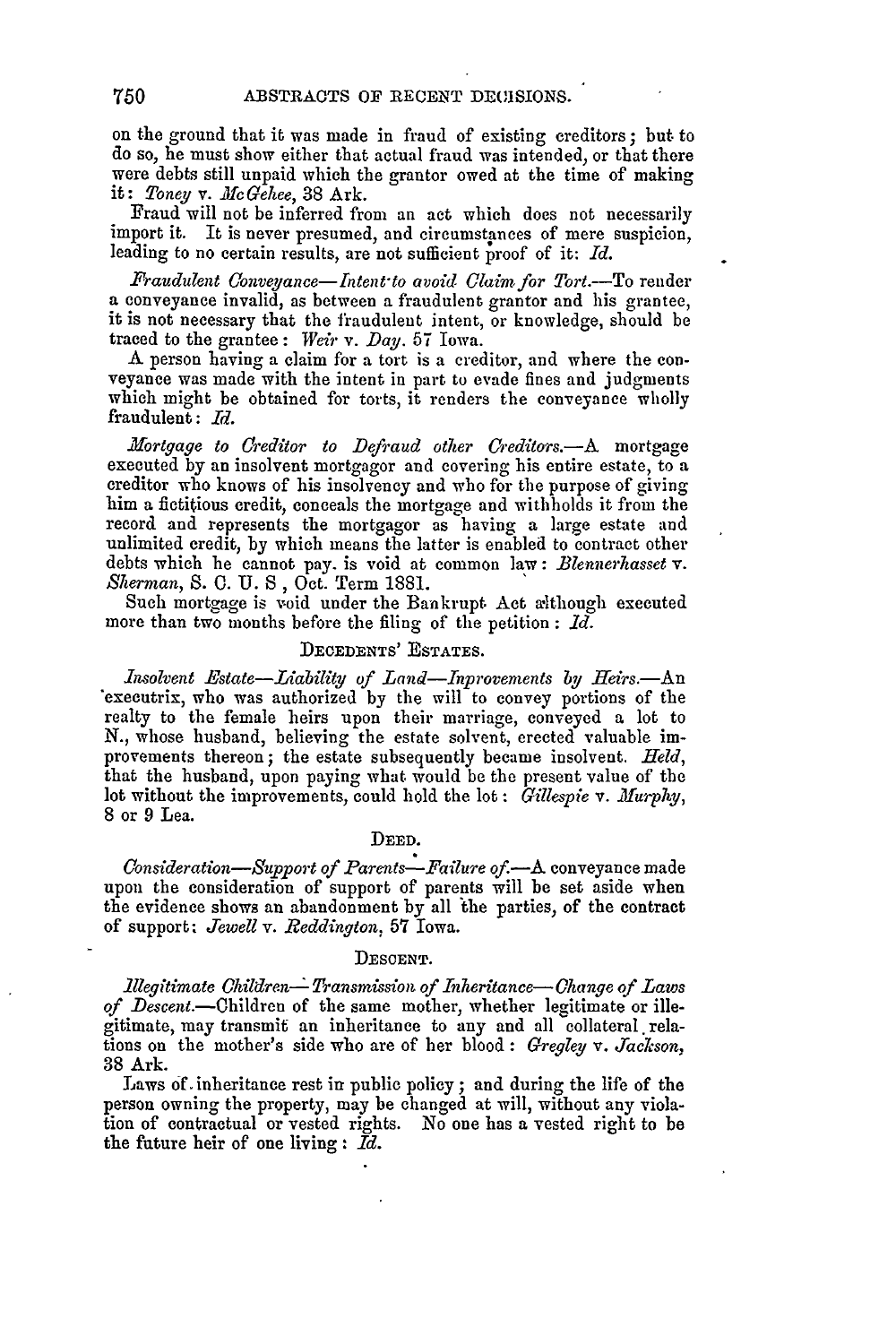## **DURESS.**

*Deed by Married Woman-Evidence.*-To set aside a deed made by a married woman, on the ground of duress or undue influence, where it appears from the proof that she was a lady of good intelligence and capacity, in full possession of her mental faculties, and the deed shows upon its face that she appeared with her husband before a justice of the peace, and solemnly acknowledged it to be her act, requires the clearest and most satisfactory evidence: *Littnenkerper v. Kempton,* **58 Md.**

# EQUITY. See *Husband and Wife.*

Injunction-Taking of Bond-Jurisdiction of Court over Question of *Damages-Unted States Courts-Appeal.-Where* in an equity cause an injunction has been granted and an injunction bond required, the court has, on the final disposition of the oause, power to make a decree granting or denying damages on account of such injunction : *Russell v. Farley,* S. **C.** U. S., Oct. Term 1881.

Such power is an inherent one not depending on any provision in the bond, nor on express law or rule of court, and it may be exercised by a circuit court of the United States into which the'suit had been removed, although the state court from which it was removed could not, under the state statutes, have determined the question of damage: *Id.*

*Semble.* The court may also assess the amount of the damages without requiring an action of law upon the bond : *1d*.

The decision of the court on the question of damages approaches so near to an exercise of discretion that it would require a very clear case to induce the appellate court to reverse : *Id.*

*Cause Cognisable at Law-Failure of Ground of Equitable Relief-*Where a cause of action cognisable at law is entertained in equity on the ground of some equitable relief sought by the bill, which it turns out cannot, for defect of proof or other reason, be granted, the court is without jurisdiction to proceed further, and should dismiss the bill and remit the cause to a court of law : *Mitchell v. Dowell*, S. C. U. S., Oct. Term 1881.

#### ERRORS AND APPEALS. See *Bill of Exceptions.*

#### EVIDENCE. See *Bills and Notes.*

#### EXECUTION.

Levy-How Made.-To make a legal, valid levy upon personal property, the officer must do such acts as that, but for the protection of the writ, he would be liable in trespass. A levy under which the officer does not have actual control of the personal property levied upon, with power of removal, is invalid: *Rix* v. *Silknitter,* **57** Iowa.

#### **EXECUTORS AND ADMINISTRATORS.**

*Power of Sale-Does not Include Power to Mortgage-Renewal of*  $\emph{Decedents}$ <sup>Y</sup> Notes-Personal Liability of Executrix-Subrogation. An executrix has no authority, unless it is expressly or impliedly conferred by the will, to mortgage real assets of the estate for money borrowed by her for the purpose of paying debts of the estate **;** and the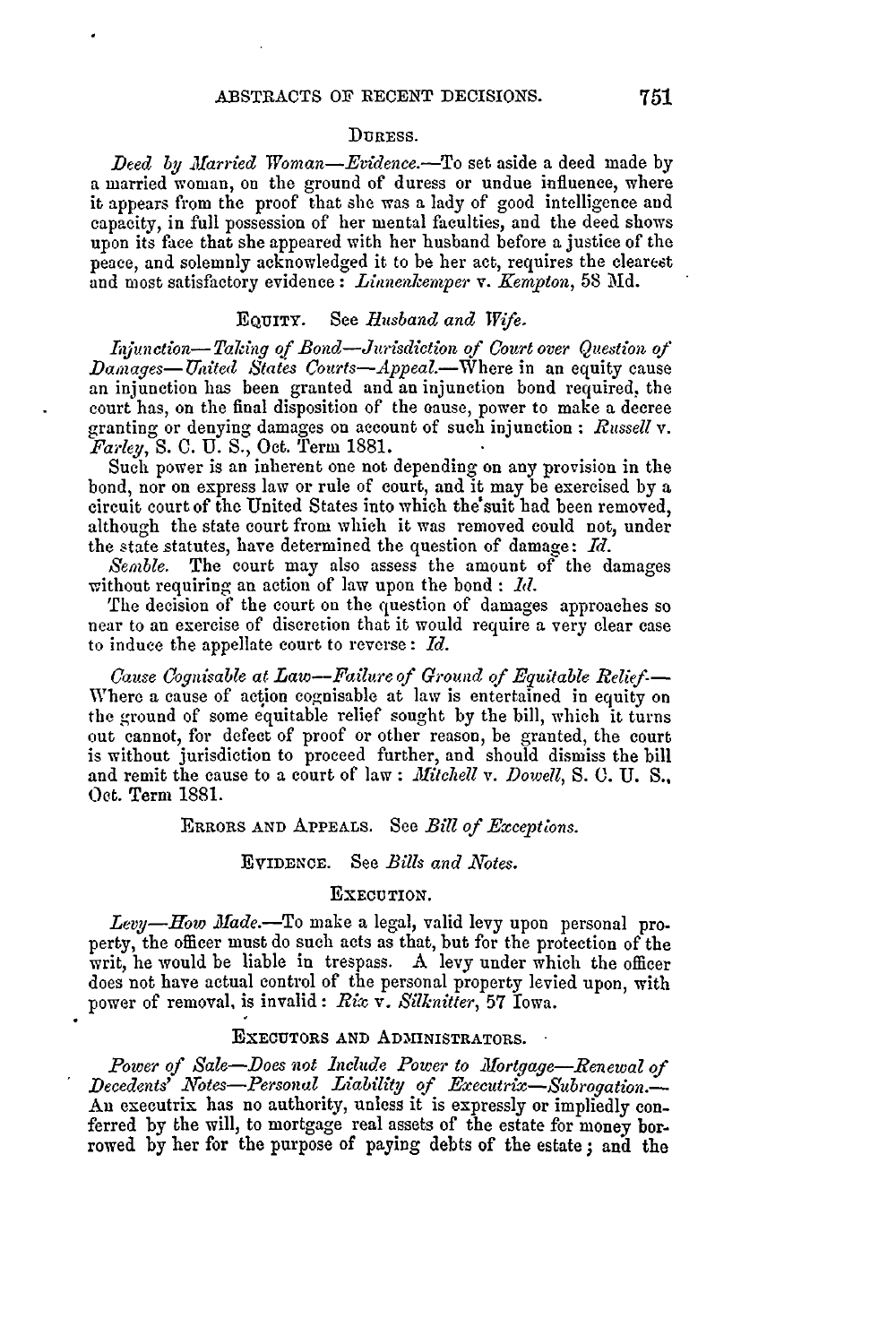fact that sne is authorized by the will to sell realty for reinvestment or distribution, will not impliedly empower her to borrow money and mortgage realty therefor : Gillespie v. Murphy, 8 or 9 Lea.

An executrix cannot borrow money and charge her estate for its repayment, and persons lending her money for use. in payment of the debts of the estate, do not thereby become creditors of the estate but personal creditors of the executrix, who may limit her personal liability by agreeing to pay only out of the assets of her testator, but. she cannot thereby charge her estate : *Id.*

An executrix renewing notes of her testator makes them her personal obligations, even though she expressly contracts as executrix : *Id.*

Persons lending money to an executrix, payces of notes renewed by an executrix, and mortgagees for sums loaned the executrix, cannot prove as creditors of the estate under an administration bill **;** but the executrix may prove as creditor to the extent that sums so borrowed by her have been used in satisfying valid charges against the estate, and such creditors may by cross-bill be substituted to her rights, and thus become general creditors of the estate : *Id.*

### EXPRESS OOMPANY.

*Privilege Tax-Railroad doing Express Business.-A* foreign railroad company having an office within a state, and which carries on as part of its business a regular **"** express business," is liable to pay a privilege tax which is by statute required to be paid by "all express companies doing business in the state :" Memphis & Little Rock Rail*road v. State,* 8 or 9 Lea.

#### FRAUD.

*Misrepresentation-Expression of Opinion.*-Whenever property of any kind depends for its value upon contingencies which may never occur or developments which may never be made, opinion as to its value must necessarily be more or less of a speculative character, and no action will lie for its expression, however fallacious it may prove, or whatever the injury a reliance on it may produce : *Gordon v. Butler,* S. 0. U. S., Oct. Term 1881.

*Semble.* For opinions upon matters capable of accurate estimation by application of mathematical rules or scientific principles, such, for example, as the capacity of boilers or the strength of materials, the case may be different. So, also, for opinions of parties possessing special learning or knowledge upon the subjects in respect to which their opinions are given, as of a mechanic upon the working of a machine he has seen in use, or of a lawyer upon the title of property which he has examined. Opinions upon such matters are capable of approximating to the truth, and for a false statement of them where deception is designed and injury follows, an action may lie: *Id.*

#### **HUSBAND** AND WIFE.

*Alimony-Eow Enforced-Jurisdiction of Chancery-Courts* of chancery have jurisdiction to order the husband to pa) *ad interim* alimony to his wife to enable her to prosecute her suit for divorce, and to enforce it by all or any of the means by which courts usually compel obedience-whether by execution or other orders, or by proceedings as for contempt; and if he be the plaintiff, and his wife's answer a cross-

752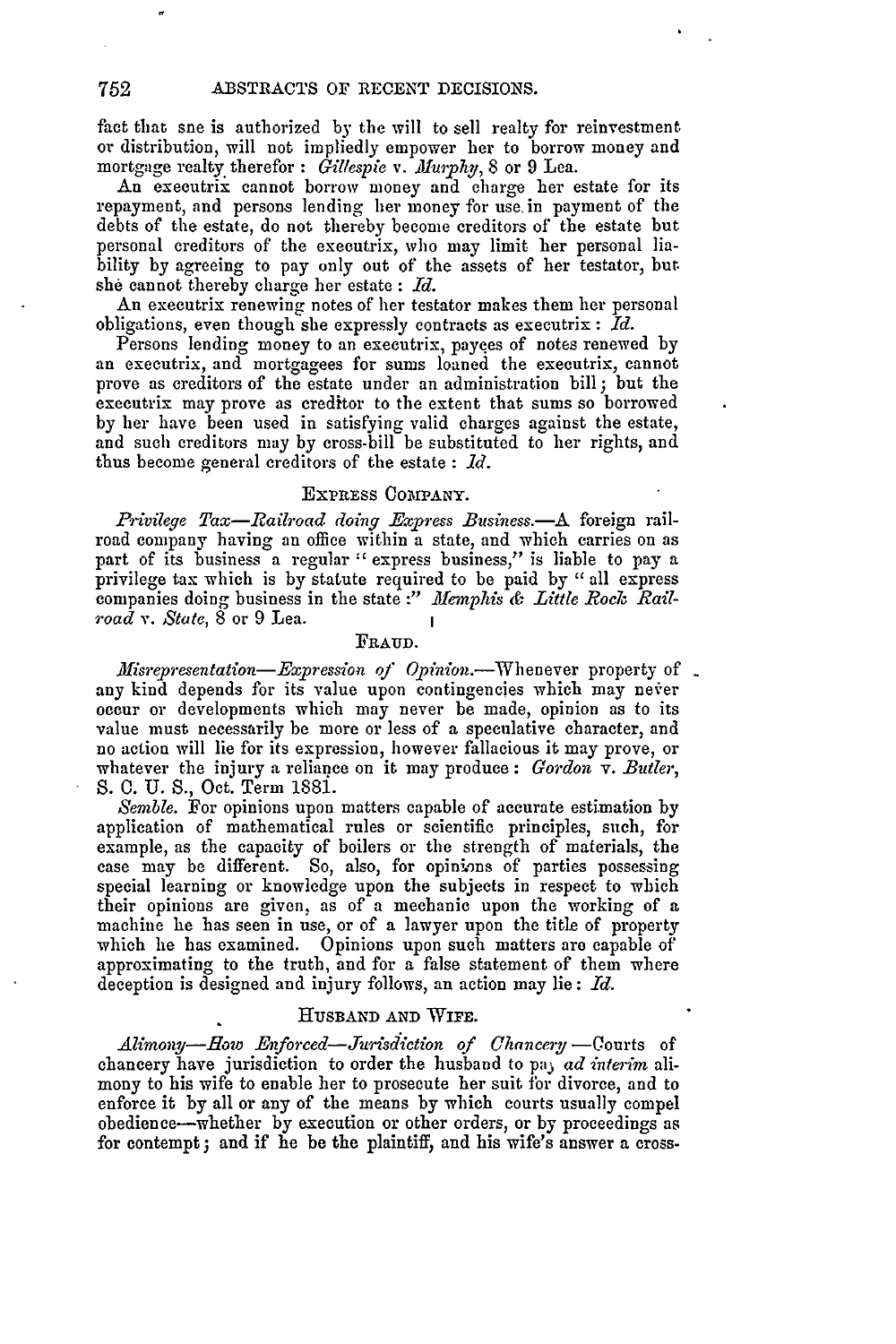complaint, his complaint may be dismissed for disobedience to the order, and the cross-complaint prosecuted to final decree. An appeal from an order for *ad interim* alimony may be taken immediately **:** *Cas*teel *v. Casteel,* 38 Ark.

Alimony should not be declared a lien upon the husband's lands. Its payment may be secured by sequestration or by exacting securities from him **:** *Id.*

# INJUNCTION. See *Egiuity.*

### INSURANCE. See *Action.*

## **JUDICIAL SALE.**

*Covenants of Warranty-Right of Purchaser to Benefit of*.—A cove-<br>nant of warranty runs with the land and enures to the benefit of a purchaser at a judicial sale. One who buys the land at a sale in a vendor's suit, to enforce his lien, may sue the vendor for a subsequent eviction, which constitutes a breach of vendor's warranty to his vendee: *Williars v. Berg,* 8 or 9 Lea.

### LANDLORD **AND TENANT.**

*Right to Crop as against Afortgagee.-Wben* a tenant abandons his crop and fails to perform the terms of his lease, the landlord may gather, gin and bale the cotton cultivated by him, and take out of it and retain against the tenant's mortgagee of the crop the expenses of preserving it from waste and preparine it for market, as well as the rent : *Fry* v *Ford,* 38 Ark.

## LIMITATIONS, **STATUTE** or.

*Fraudulent Conveyance-Right of Creditor-Joint Friendly Possession.-The* Statute of. Limitations in favor of a fraudulent or voluntary grantee begins to run against the creditor of the grantor who seeks to enforce his debt against the property conveyed, from the time when such creditor has a right of action to test the validity of such conveyance: *Ramsey v. Quillen,* **8** or 9 Lea.

Adverse possession for the statutory period after the creditor's claim matured, first by a son to whom the debtor had conveyed, then by the wife of the debtor to whom the son conveyed, and then by another son to whom the wife had conveyed, is sufficient to bar the creditor's right : *Id.*

In cases of joint friendly occupation of land the benefit of such possession enures to him who has the legal title : *Id.*

Occupation by husband and wife, where the legal title has been conveyed to the wife and registered, and possession is held openly under such deed, enures to the benefit of' the wife. She cannot be deprived of the benefit of the Statute of Limitations by such joint possession, nor is she required to live apart from her husband in order to hold her land : *Id.*

## MASTER AND SERVANT.

*Contract for Particular Time- Wihen entire-Action for Part Performance.-When* a contract for service is for a particular time, and payment is to be made, either expressly or by implication of law, at the end of the period, and the servant leaves the service of his master improperly,

*Vor,.* X **.- 95**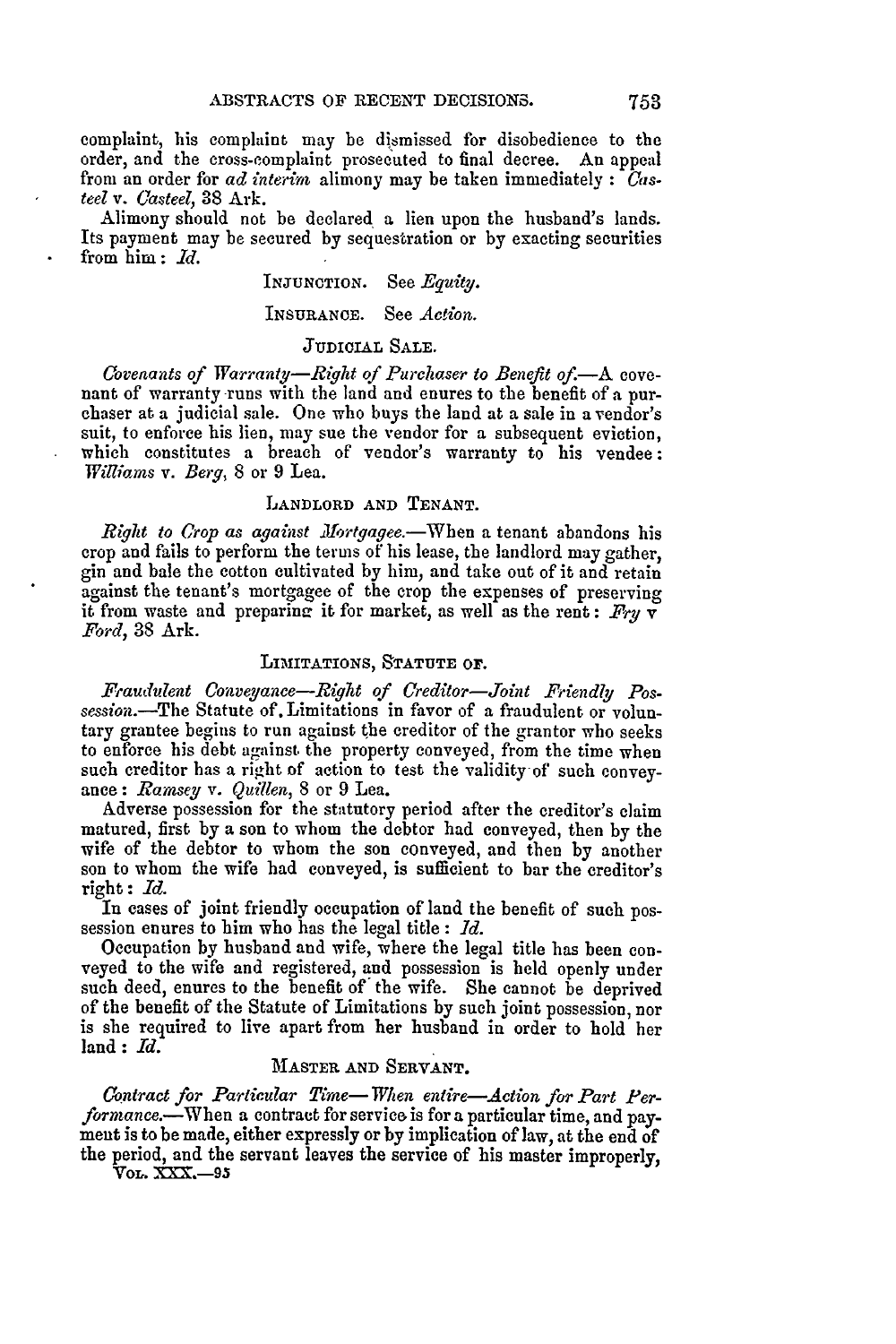without a sufficient cause, and without his consent, before the expiration of that time, he can recover no compensation for his services, either on the contract or on a *quantum meruit: Hibbard v. Kirby*, 38 Ark.

## MORTGAGE. See *Landlord and Tenant ; Surety.*

After acquired Title-Judgment Liens.-A mortgage of lands not owned **by** the mortgagor, will attach and become a lien thereon, there being no intervening equities, the moment the mortgagor acquires title to the land, and it cannot be divested by, or rendered subordinate to, the lien of subsequent judgments: *Rice v. Kelso,* **57** Iowa.

Holders of judgment liens, not made parties in the foreclosure of a superior mortgage, have their right of redemption, but cannot acquire titles under execution sales that will defeat the mortgage title : *Id.*

## MUNICIPAL CORPORATION. See *Negligence.*

### NEGLIGENCE. See *Railroad.*

*Municipal Corporation-Diversion of Stream-Contributory Negligence.-In* an action against a city to recover for an injury to a building, alleged to have been caused by the wrongful and negligent obstruction of the natural channel, and diversion of the course of a stream by the defendant, the failure of plaintiff to use ordinary diligence and effort to prevent damage, and to incur moderate expense, if thereby the injury might have been prevented, would constitute contributory negligence, and entirely bar recovery; and an instruction that in such case he would still be entitled to recover such sum as would have prevented the injury if it had been expended, was erroneous: Hoehl *v. City of fuscatine,* 57 Iowa.

Where a stream meanders through a city, and lots and streets have been platted without reference to it, nor bounded by it, the doctrine of riparian proprietorship is not applicable **:** fd.

*Railroad—Burden of Proof.*—An action in the name of the state was brought against a railroad company to recover damages for a.death alleged to have been caused by the negligence of the defendant. The deceased was found under the cars of the defendant mortally wounded. There was no testimony showing in what manner he got under the cars. Whether he was attempting to get on them while in motion, or fell while attempting to cross the track, was not explained by the evidence. The cars were on a siding, and going at the raite of one mile an hour. *Held,* 1. That the jury were properly instructed that " under the pleadings and evidence in the cause the plaintiff was not entitled to recover."  $2$ . That the burden was upon the plaintiff in the first instance to prove negligence or want of ordinary care on the part of defendant's agents causing the accident: *State, to use of Miller, v. The Baltimore and Ohio Railroad Co.,* 58 **Md.**

The place where the accident happened was not at a street, or highway, or a crossing-place. The defendant was entitled to a clear unobstructed track, and could not presume that any one would intrude thereon. There was no evidence that the deceased had any right to go upon the track. *Held*, that even assuming that there was some evidence that the cars had no brakeman on them while being run upon the sid-

754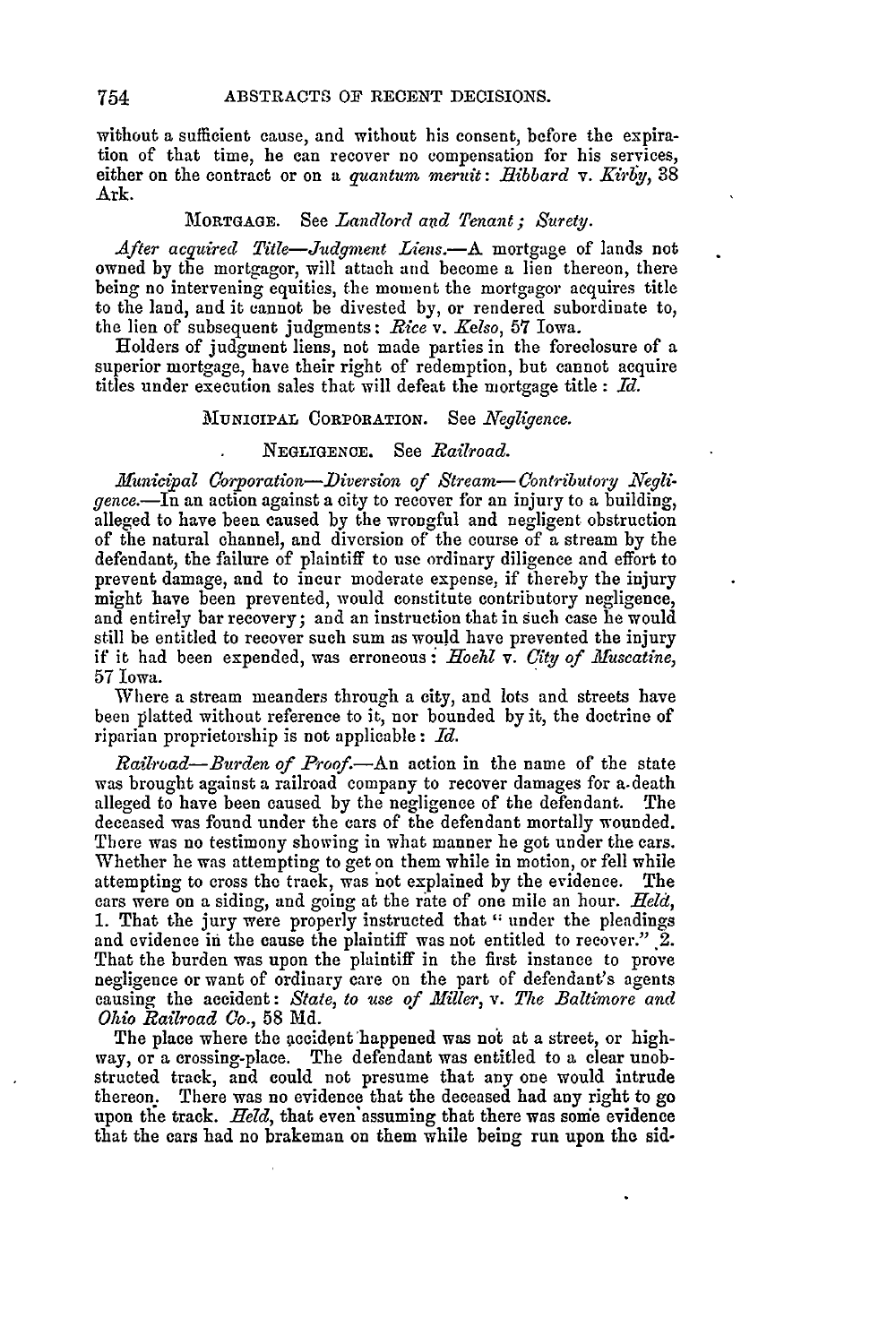ing, that fact would be no ground for charging the defendant with culpable negligence: *Id.*

### **PARTNERSHIP.**

*Voluntary Conveyance-Constructive Fraud-Subseguent Creditors.-* Where a member of a partnership, which was largely indebted, made a voluntary conveyance of all his individual property, but without any purpose to defraud the firm creditors, such conveyance would be constructively fraudulent, and liable to be avoided: *Barhydt v. Perry,* <sup>57</sup> Iowa.

Where the conveyance was voluntary, and included all of the individual property of one member of a partnership, which was largely indebted at the time, subsequent creditors whose means have been used to pay off the prior indebtedness will be subrogated to the rights of the prior creditors, and they may avoid such conveyance : *Id.*

*Unauthorized Suit by one Partner*—Ratification *by Silence—Ignor*ance of the Law.—Where a suit is brought in the name of a firm by one partner, without the knowledge or consent of his copartners, and the latter upon learning of it express their disapproval, but take no steps to have it dismissed, and wait until a decree entered by the lower court in their favor is reversed on error and a decree entered against them, they cannot escape responsibility or claim relief against the execution of the final decree: *Harris v. Mosby, Receiver*, 8 or 9 Lea.

In such case it makes no difference that their acquiescence was in, ignorance of the law, and in consequence of the advice of counsel that they were legally bound by the institution of the suit: *Id.*

# RAILROAD. See *Express Company.*

*.Negligence-Rate of Speed.-In* an action against a railroad company for the killing of plaintiff's mules by a train, the court charged that if at the rate of speed the train was running it could not have been stopped within the distance at which the headlight upon the locomotive would discover obstructions upon the track, and the jury should be of the opinion from these facts that defendants were reckless in so running the train, the defendants were liable notwithstanding all the prescribed precautions were observed. *Held,* that this was error, as the fact that the train could not be stopped within the distance mentioned was not the true test of negligence, although it might be evidence to be considered with all the other circumstances: *Milam v. L. & N. Railroad Co.*, 8 or **9** Lea.

## **SALE.**

*Warranty-Patent Defects-Fraud.-Neithei* warranties nor false representations bind the maker, regarding things patent to any observer who would take the trouble to examine the article, where the aggrieved party has the opportunity of seeing it. But where one of the parties declines the examination on the grounds of his want of experience and judgment, and expressly declares that he confides in the judgment of the other, this imposes upon the other, if he accepts the trust, the duty of fair representations, even as to matters which might easily have been seen by one well acquainted with the subject of the negotiation; but even then he is bound only for a fair exercise of his judgment, and is not liable for an henest mistake: *Hanger v. Evins,* 88 Ark.